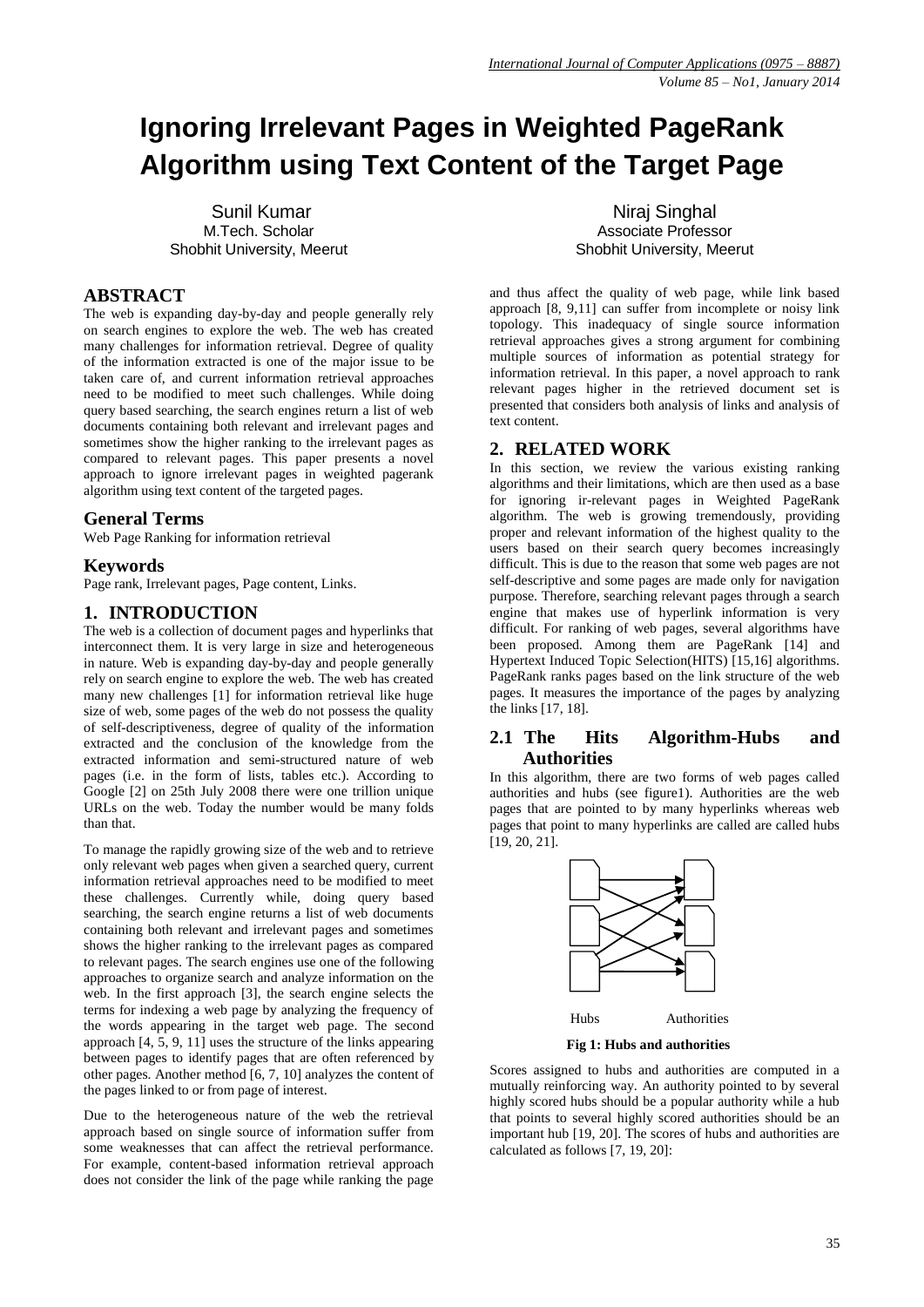$$
A_p = \sum_{q \in B(p)} H_q \tag{1}
$$

$$
H_p = \sum_{q \in I(p)} A_q \tag{2}
$$

Where Ap and Hp are the authority and hub scores of page 'p', respectively. B(p) and I(p) denote the set of referrer and reference pages of page 'p', respectively. The page's authority score is equal to the sum of hub scores of pages that it points to it [9]. Similarly, the page's hub score is equal to the sum of the authority scores of pages that is links to. Computation of both is shown in figure 2.



 $A_p = H_{x1} + H_{x2} + H_{x3}$  $H_p = A_{y1} + A_{y2} + A_{y3}$ 

## **Fig 2: Computation of Hubs and Authority Scores**

Some problems in the HITS algorithm are as follows [15]:-

- (i) High rank value is given to some popular website that is not highly relevant to the given query.
- (ii) Drift to the topic occurs when the hub has multiple topics as equivalent weights are given to all the outlinks.

#### **2.2 PageRank Algorithm**

The PageRank algorithm is the most commonly used algorithm for ranking web pages. The PageRank algorithm is based on the citation analysis, states that if a page contains important links toward it then the links of this page towards the other page are also considered important. PageRank takes the backlinks into accounts in deciding the rank score. A page has a high rank if the sum of the ranks of its backlinks is high [14, 18]. Figure 3 illustrate the backlinks (Page 'U' is the backlinks of page 'V' and 'W' while page 'V' and page 'W' are backlinks of page 'X').



**Fig 3: An example of backlinks**

A simplified version of PageRank is given as [18]:-

$$
PR(n) = \sum_{m \in B(n)} \frac{PR(m)}{N(m)}
$$
(3)

Where 'n' is the web page for which page rank is dependent on the page rank values for each web page m out of the set B(n) (i.e. the set of pages that point to n). PR (n) and PR (m) are rank scores of page 'n' and 'm' respectively. N(m) represents the number of outgoing links of page 'm'. c is a normalization factor.

In PageRank algorithm, the rank of a page, 'p', is equally divided between its outgoing links, which in turn is used to calculate the ranks of the pages to which page 'p' is pointing. If two or more pages are connected to each other to form a loop and these pages did not refer to but are referred by other webpages outside the loop, they would collect rank but never distribute any rank. This is referred to as rank sink [18].

To solve the rank sink problem, the original PageRank is published [14, 18]:

$$
PR(n) = (1 - d) + \sum_{m \in B(n)} \frac{PR(m)}{N(m)}
$$
(4)

Where 'd' damping factor is the probability at each page the "random surfer" will get bored and request another random page.

#### **2.3 Weighted PageRank Algorithm**

Weighted PageRank Algorithm [22] is an extension of the PageRank. This algorithm assigns a larger rank values to the more important pages rather than dividing the rank value of a page evenly among its outgoing links. Each outlink gets a value proportional to its importance or popularity (number of inlinks and outlinks). The importance is determined in terms of weight values of inlinks and outlinks denoted as  $W^{in}_{(m,n)}$ and  $W^{\text{out}}_{(m,n)}$ , respectively.

 $W^{\text{in}}_{(m,n)}$  is the weight of link (m, n) calculated based on the number of inlinks of page 'n' and the number of incoming links of all reference pages of page 'm'.

$$
W_{(m,n)}^{\rm in} = \frac{I_n}{\Sigma_{\rm p\in R(m)} I_{\rm p}}
$$
 (5)

Where  $I_n$  and  $I_p$  represent the number of inlinks of page 'n' and page 'p' respectively. R(m) denotes the reference page list of page m.

 $W^{out}_{(m,n)}$  is the weight of link (m,n) calculated based on the number of outlinks of page 'n' and number of outlinks of all reference pages of page m.

$$
W_{(m,n)}^{\text{out}} = \frac{\mathsf{o}_n}{\Sigma_{\text{peR}(m)} \ \mathsf{o}_p} \tag{6}
$$

Where  $O_n$  and  $O_p$  represent the number of outlinks of page 'n' and page 'p' respectively. R(m) denotes the reference page list of page 'm'.

Considering the importance of pages, the formula as proposed by Wenpu et al [22] is as follows:-

$$
WPR(n) = (1 - d) + d \sum_{m \in B(n)} PR(m) W^{in}_{(m,n)} W^{out}_{(m,n)}
$$
 (7)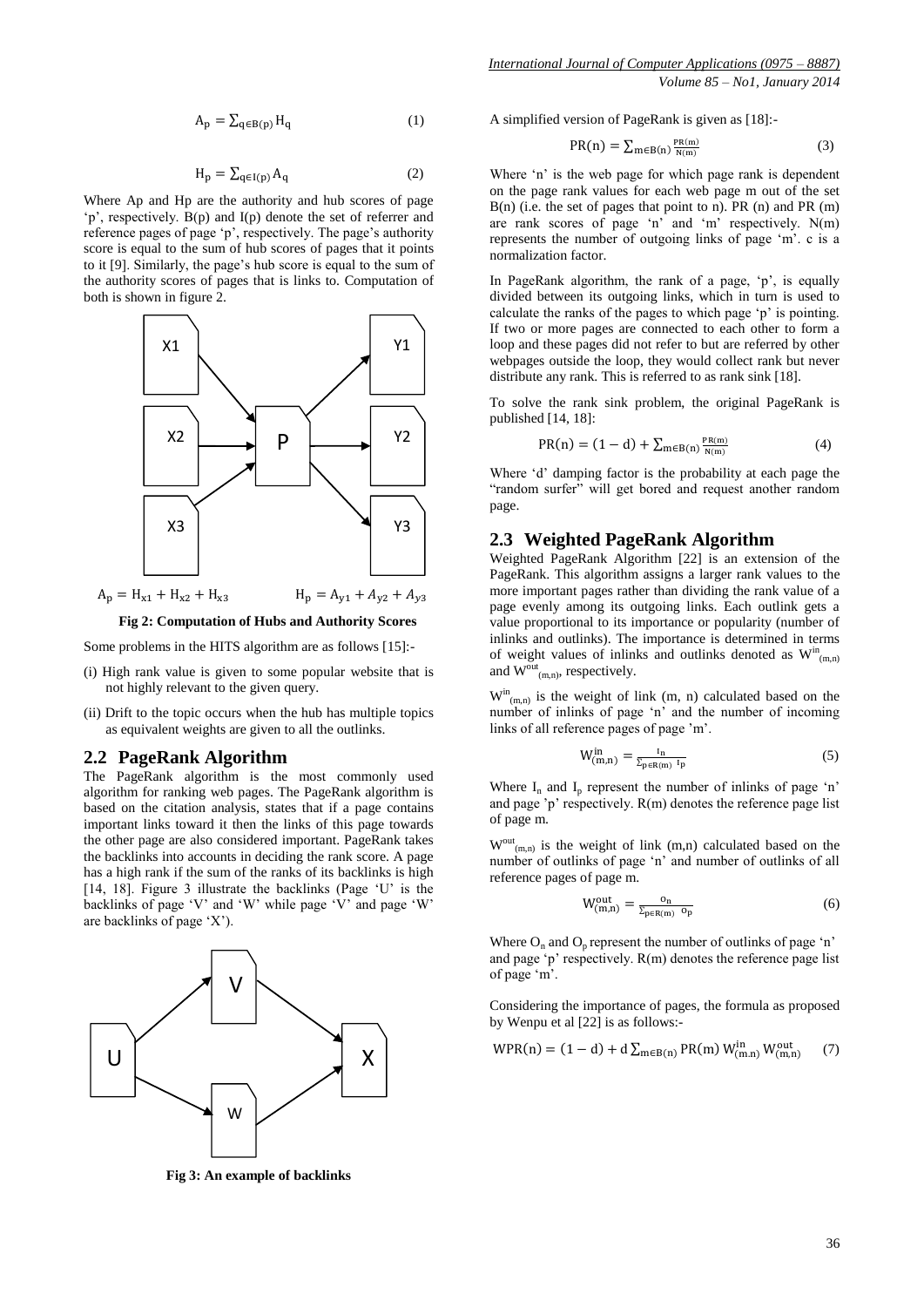*Volume 85 – No1, January 2014*



**Fig 4: The architectural components of the system**

#### **3. PROPOSED WORK**

Though the Weighted PageRank algorithm (see Eq. 7) provides important information about a given query by using the structure of the website, but it suffer from some weaknesses that affect the performance. For example, some pages irrelevant to a given query are included in the result as well. This is because Weigted PageRank algorithm uses the structure of the website and some irrelevant pages get the highest rank because of its many existing inlinks and outlinks. So to reduce the noise resultant from irrelevant pages, it is needed to keep relevant pages higher in the retrieved document set. The architecture of the proposed approach is shown in figure 4.

All the link analysis algorithms [8] use the inlinks and outlinks of web page to score the target web pages. Initially a search engine returns a set of web pages relevant to the given search query. This set of web pages is called the root set. Then this root set is expanded to obtain a base set of pages that directly point to or are pointed to by the pages in the root set.

After that a hyperlink directed graph (see figure 5)  $G = (V, E)$ is constructed from the base set with the web pages defining the set of nodes V and the links between web pages defining the set of edges 'E' in the graph. This graph 'G' can be described by an n x n adjacency matrix A, where  $aij = 1$ , if there is a link from page i to page j and aij  $= 0$  otherwise. The set of nodes that point to node i (backward links) are represented by the vector  $B(i) = \{ j: aji = 1 \}$  and the set of nodes that are pointed to by node i (Forward links) are represented by the vector  $F(i) = \{ j: a_{ii} = 1 \}.$ 

It proposes an idea to rank the pages based not only on the link structure but also by analysis the content of the target pages. The proposed method use Vector Space Model (VSM) technique to represent each page as a vector of terms. VSM computes the relevance of each term to the page [23] using

the term frequency information to generate weights for all terms in a document and represents the document as term frequency weight vectors, so that document j is represented by the vector

$$
\mathbf{W}_{ij}=1..............\mathbf{k}
$$

where, k is the total number of unique terms appearing in the page.

The weight of a term can be computed using different methods. In the proposed method Term Frequency (TF) weighting approach [23] is used to compute the weight of the term in each page. The weight of an  $i<sup>th</sup>$  term using TF weighting is:-

$$
W_i = \frac{tf_i}{T}
$$
 (8)

where  $tf_i$  is the number of times the i<sup>th</sup> term appears in the document. 'T' is the maximum frequency of any term in the document. In the same way, one can calculate the effective weight of each term in a document and store it in the inverted word document table [24] against the corresponding word with the document information in its posting list.



**Fig 5: Hyperlink directed graph, G**